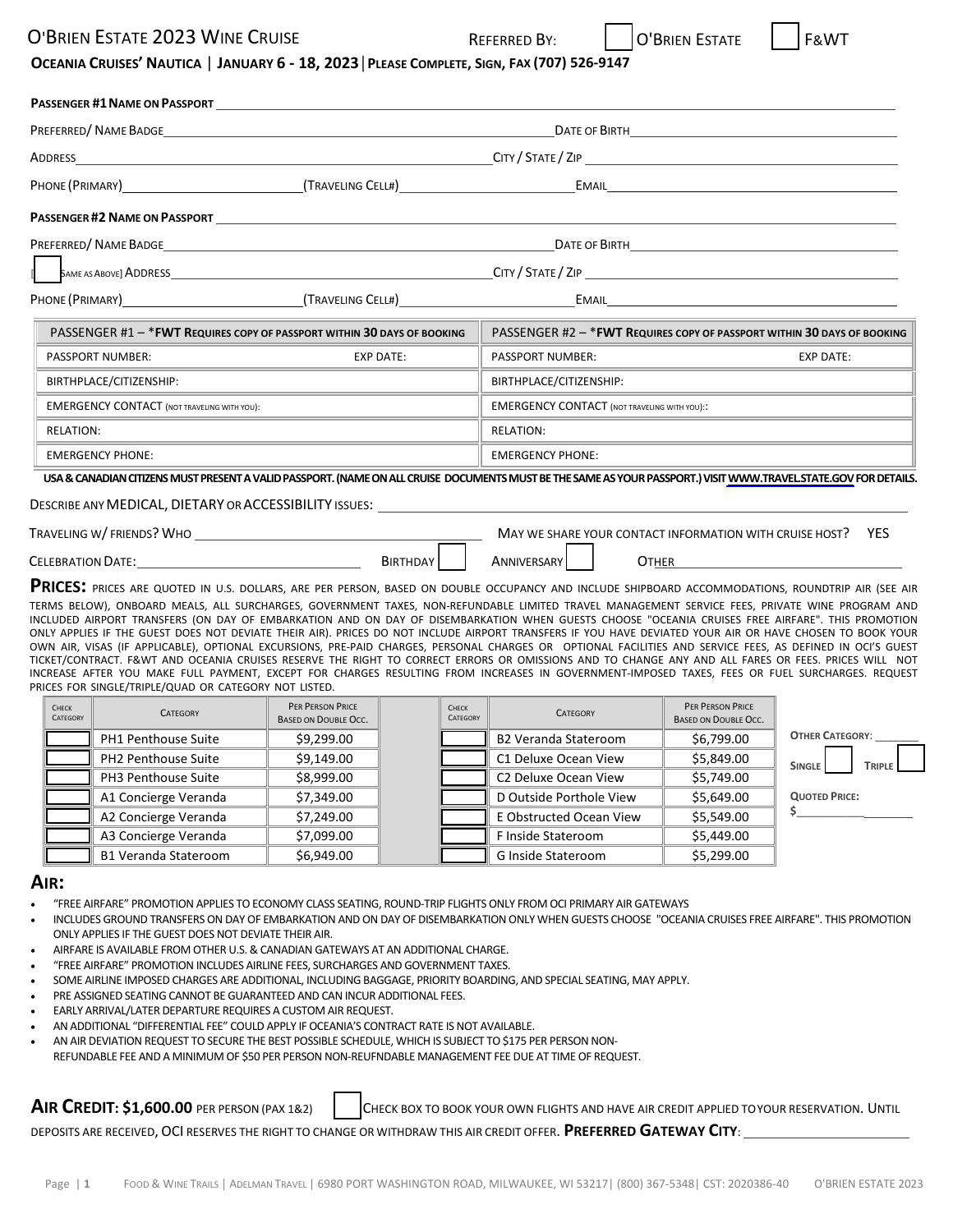**DEPOSITS & PAYMENTS:** DEPOSIT DUE AT BOOKING: **\$1,200.00** PER PASSENGER FOR ALL CABINS EXCEPT VISTA, OCEANIA AND OWNER'<sup>S</sup> SUITES. PLEASE CALL FOR DEPOSIT AMOUNTS FOR BOOKING SUITES. PAY BY: MASTERCARD / VISA / AMERICAN EXPRESS TOTAL DEPOSIT: \$

| <b>CREDIT CARD NUMBER:</b>                   | Exp: |  |
|----------------------------------------------|------|--|
| PLEASE FAX TO OUR OFFICES AT (707) 526-9147. |      |  |
|                                              |      |  |

PRINT NAME AS APPEARS ON CREDIT CARD SIGNATURE OR TYPE NAME IN LIEU OF SIGNATURE - (I AUTHORIZE F& WT TRAVEL GROUP/ F& WT TO CHARGE MY CREDIT CARD.)

FINAL PAYMENT DUE ON: SEPT. 22, 2022 USIS I AUTHORIZE FINAL PAYMENT TO BE AUTOMATICALLY CHARGED ON THIS DATE TO THE CREDIT CARD LISTED<br>ABOVE. NOTE: IF YOU USE A DEBIT CARD TO PAY THE DEPOSIT, F&WT MAY NOT BE ABLE TO PROCES METHOD FOR FINAL PAYMENT. IF FINAL PAYMENTS NOT RECEIVED BY THE DATE SPECIFIED ABOVE, YOUR SPACE ON THIS CRUISE WILL BE RELEASED AND APPLICABLE CANCELLATION

## **TERMS & CONDITIONS:**

FEES APPLIED.

**PAYMENT & CANCELLATION SCHEDULE:** ANY REFUND OR CHANGE REQUESTS RELATING TO THE CRUISE, INCLUDINGAIRFARE, MUST BE RECEIVED BY F&WT IN WRITING AND DOCUMENTS RETURNED. CANCELLATION FEES APPLY TO NAME CHANGES. CANCEL FEES CANNOT BE APPLIED OR MOVED TO ANOTHER SAILING. "I AUTHORIZEADELMAN TRAVEL SYSTEMS INC/ F&WT TO CHARGEMY CREDIT CARDIF I CANCELTHIS BOOKING, PURSUANT TO THE CANCELLATION SCHEDULEAND FEES SET FORTHBELOW":

| ALL OTHER STATEROOM CATEGORIES |  |  |
|--------------------------------|--|--|
| <b>FEE</b>                     |  |  |
| \$100 PER PERSON               |  |  |
| <b>\$250 PER PERSON</b>        |  |  |
| \$500 PER PERSON               |  |  |
| 35% FULL FARE                  |  |  |
| 65% FULL FARE                  |  |  |
| 100% FULL FARE                 |  |  |
|                                |  |  |

### **[CLICK HERE TO READ FOOD & WINE TRAILS COMPLETE TERMS AND CONDITIONS](https://www.foodandwinetrails.com/wp-content/uploads/2021/06/FWT-Oceania-Cruises-Terms-and-Conditions-for-2022-06.03.21.pdf)**.

#### **[CLICK HERE TO READ OCI's GUEST/TICKET CONTRACT](https://www.oceaniacruises.com/legal/ticket-contract/)**

**RESPONSIBILITY:** PASSENGER ACKNOWLEDGES (i) SPONSORING WINERIES ARE RESPONSIBLE FOR THE WINE EDUCATION PROGRAM, WHICH IS NOT CONNECTED IN ANY WAY WITH ADELMAN TRAVEL SYSTEMS INC. / F&WT AND RESERVES THE RIGHT TO SUBSTITUTE PROGRAM ELEMENTS AND PRESENTERS WITHOUT NOTICE; (ii) ALL ARRANGEMENTS MADE WITH THIRD PARTY SUPPLIERS ARE MADE SOLELY FOR THE CONVENIENCE OF GUESTS DONE AT THE GUESTS' OWN RISK AND ARE SUBJECT TO ALL TERMS AND CONDITIONS OF THE RESPECTIVE SUPPLIERS; AND (iii) OCEANIA CRUISES (OCI) IS RESPONSIBLE FOR THE CRUISE AND RELATED SERVICES, WHICH ALONG WITH ANY INCLUDED FREE AIR FARE, ARE GOVERNED BY OCI'S TERMS AND CONDITIONS AS NOTED IN THEIR CRUISE BROCHURE (SEE LINK ABOVE TO THESE TERMS).

**TRAVEL INSURANCE:** F&WT STRONGLY RECOMMENDS YOU PURCHASE ALLIANZ TRAVEL INSURANCE, OR COMPARABLE COMPREHENSIVE TRAVEL POLICY. IT IS OUR POLICY TO INFORM EVERY TRAVELER OF THIS OPTION. NOTE THAT BY NOT PURCHASING INSURANCE, YOU ASSUME **ALL** RISK OF LOSS. INSURANCE CAN ONLY BE CANCELLED WITHIN 10-DAYS OF ITS INITIAL PURCHASE IF DONE IN WRITING. REFER TO THE INSURANCE BROCHURE FOR DETAILS REGARDING COVERAGE COND

TERMINATION: THIS WINE EDUCATION CRUISE PROGRAM REQUIRES A MINIMUM NUMBER OF PARTICIPANTS AND F&WT RESERVES THE RIGHT TO CANCEL THE PROGRAM BEFORE **THE FINAL PAYMENT DATE LISTED ABOVE** IF SUCH MINIMUM NUMBER IS NOT ACHIEVED. UPON SUCH PROGRAM CANCELLATIONBY F&WT WILL ISSUE A REFUND OF PROGRAM FEES

PAID BY YOU. PARTICIPANTS ARE ENCOURAGED TO FULLY READ AND BE AWARE OF AIRLINE CANCELLATION PENALTIES. ADELMAN TRAVEL SYSTEMS INC./F&WT SHALL HAVE NO LIABILITY OF AIRLINE OR OTHER THIRD PARTY FEES FOR SUCH CANCELLATION AS PROVIDED FOR ABOVE. THE CRUISE LINE MAY FIND IT NECESSARY TO TERMINATE OR SUSPEND THE CRUISE. UPON SUCH TERMINATIONORSUSPENSIONBYTHECRUISELINE,REFUNDSWILL BE SUBJECT TO THE TERMS AND CONDITIONS OF THE CRUISE LINE. IT IS THE RESPONSIBILITY OF EACH TRAVELER TO FULLY READ AND BE AWARE OF THE CRUISE LINE'S TERMS AND CONDITIONS. ADELMAN TRAVEL SYSTEMS INC. / F&WT SHALL HAVE NO LIABILITY FOR PROGRAMS TERMINATED OR SUSPENDED BY THE CRUISE LINE OR OTHER SUCH THIRD PARTIES FOR ANY REASON.

**PHOTO RELEASE:** I UNDERSTAND AND AGREE THAT WHILE [DESCRIBE DUTIES OR ACTIVITIES], **I** MAY BE PHOTOGRAPHED AND/OR VIDEOTAPED FOR INTERNAL AND/OR PROMOTIONAL USE. I HEREBY GRANT AND CONVEY TO F&WT ALL RIGHT, TITLE, AND INTEREST, INCLUDING BUT NOT LIMITED TO, ANY ROYALTIES, PROCEEDS, OR OTHER BENEFITS, IN ANY AND ALL SUCH PHOTOGRAPHS OR RECORDINGS, AND CONSENT TO F&WT'S USE OF MY NAME, IMAGE, LIKENESS, AND VOICE IN PERPETUITY, IN ANY MEDIUM OR FORMAT (INCLUDING BUT NOT LIMITED TO BROCHURES, INVITATIONS, NEWSPAPERS, MAGAZINES, WEBSITES), FOR ANY PUBLICITY WITHOUT FURTHER COMPENSATION OR PERMISSION.

**WAIVER:** F&WT HAS MADE REASONABLE ENQUIRIES AND NOTED SUPPLIERS HAVE UNDERTAKEN ENHANCED HEALTH AND SAFETY MEASURES REGARDING THE PANDEMIC PROTECTIVE POLICIES AND PRACTICES IN AN EFFORT TO MITIGATE THE RISK OF EXPOSURE TO CONTAGIOUS DISEASES. DESPITE THESE MEASURES, I UNDERSTAND THAT THE SUPPLIER(S) MAY NOT APPLY THOSE POLICIES AS DILIGENTLY AS THE POLICIES SUGGEST. PLEASE NOTE: EVEN IF THE SUPPLIER MAKES A GOOD FAITH EFFORT TO ENFORCE ITS GOOD PRACTICES, SOME TRAVELERS MAY SIMPLY REFUSE TO COOPERATE. I AM AWARE THAT THERE IS AN INHERENT RISK OF EXPOSURE TO CONTAGIOUS DISEASES AND BY CHOOSING TO CRUISE, FLY OR TOUR I VOLUNTARILY ASSUME ALL RISKS RELATED TO CONTAGIOUS DISEASES.

### **PLEASE CHECK THIS BOX INDICATING THAT YOU HAVE READ, UNDERSTAND AND ACCEPT THE TERMS AND CONDITIONS SET FORTH.**

**PASSENGER #1 DATE** PASSENGER #2 **DATE PASSENGER #2 DATE PASSENGER #1 DATE** 

\_\_\_\_\_\_\_\_\_\_\_\_\_\_\_\_\_\_\_\_\_\_\_\_\_\_\_\_\_\_\_\_\_\_\_\_\_\_\_ \_\_\_\_\_\_\_\_\_\_\_\_\_\_\_\_\_\_\_\_\_\_\_\_\_\_\_\_\_\_\_\_\_\_\_\_\_\_\_